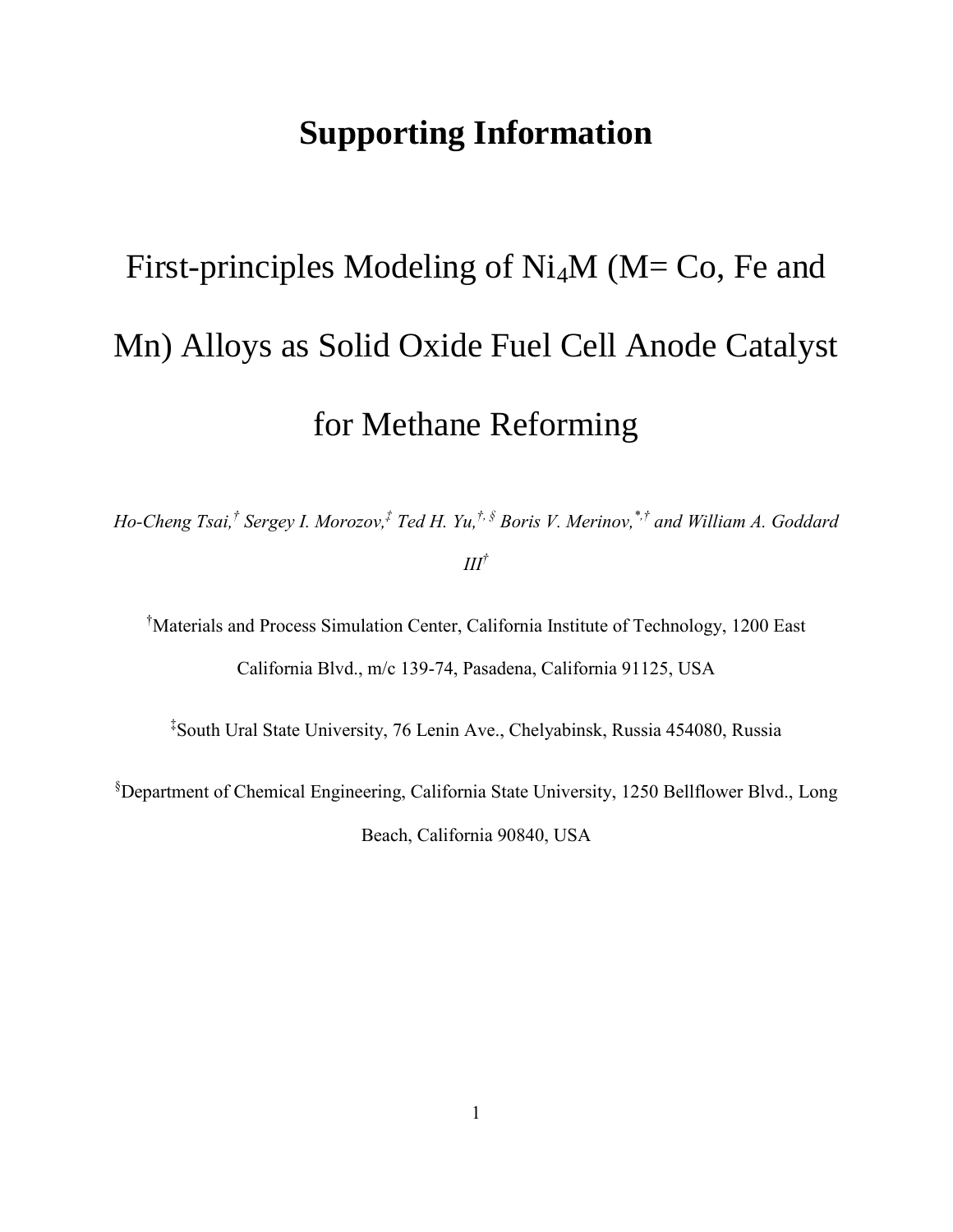| Number of Fe atoms<br>in each layer <sup>a</sup> | Position of Fe atoms<br>(see Figure 1) | Relative<br>energy <sup>b</sup> |
|--------------------------------------------------|----------------------------------------|---------------------------------|
| 40000                                            | $1 - 2 - 3 - 4$                        | 2.66                            |
| 00400                                            | $9 - 10 - 11 - 12$                     | 1.36                            |
| 20002                                            | $1 - 2 - 19 - 20$                      | 1.64                            |
|                                                  | $2 - 3 - 17 - 20$                      | 1.74                            |
| 02020                                            | $6 - 7 - 14 - 15$                      | 0.62                            |
| 11110                                            | $2 - 7 - 10 - 15$                      | 0.57                            |
|                                                  | $2 - 7 - 9 - 13$                       | 0.76                            |
|                                                  | $2 - 8 - 10 - 16$                      | 0.78                            |
| 11101                                            | $2 - 7 - 9 - 18$                       | 0.90                            |
| 11011                                            | $1 - 8 - 13 - 20$                      | 1.24                            |
| 01210                                            | $6 - 10 - 11 - 14$                     | 0.58                            |
|                                                  | $7 - 9 - 12 - 14$                      | 0.57                            |
|                                                  | $7 - 9 - 11 - 14$                      | 0.29                            |
| 10201                                            | $2 - 9 - 11 - 19$                      | 1.17                            |
| 01120                                            | $6 - 12 - 13 - 14$                     | 0.19                            |
|                                                  | $8-10-14-16$                           | 0.52                            |
|                                                  | $8-10-15-16$                           | 0.20                            |
| 02110                                            | $5 - 7 - 12 - 13$                      | 0.28                            |
|                                                  | $5 - 6 - 12 - 13$                      | 0.00                            |

Table S1. Ni<sub>4</sub>Fe surface segregation energies (eV).

<sup>a</sup>The numbers in column 1 indicate a tale of Fe atoms from the bottom layer (1st layer) to the top layer (5th layer)

<sup>*b*</sup>All energy values are relative to the 5-6-12-13 surface structure energy.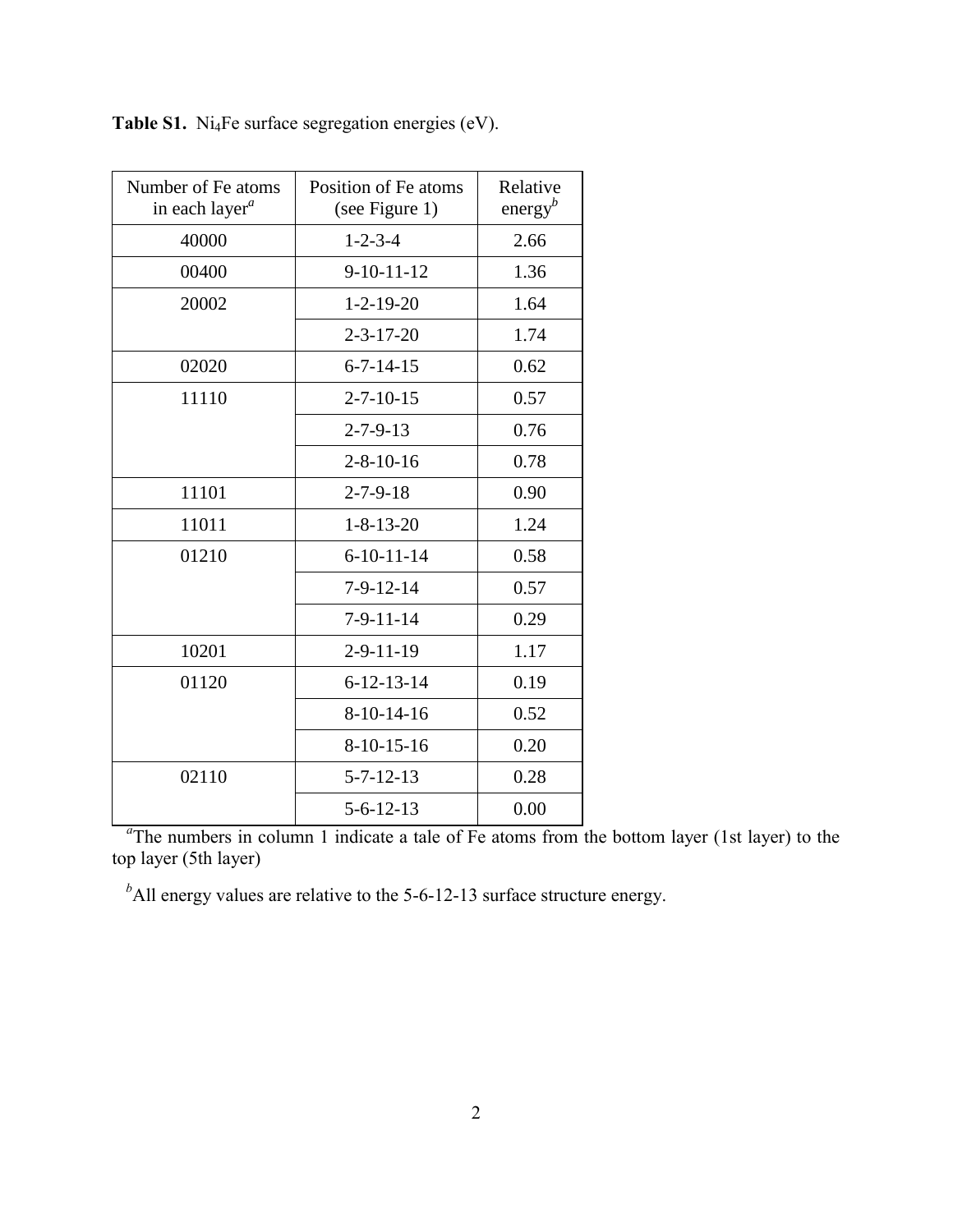| Number of Co atoms<br>in each layer <sup>a</sup> | Position of Co atoms<br>(see Figure 1) | Relative<br>energy <sup>b</sup> |
|--------------------------------------------------|----------------------------------------|---------------------------------|
| 40000                                            | $1 - 2 - 3 - 4$                        | 0.73                            |
| 00400                                            | $9-10-11-12$                           | 0.32                            |
| 20002                                            | $1 - 2 - 19 - 20$                      | 0.88                            |
|                                                  | $2 - 3 - 17 - 20$                      | 0.84                            |
| 02020                                            | $6 - 7 - 14 - 15$                      | 0.03                            |
| 11110                                            | $2 - 7 - 10 - 15$                      | 0.34                            |
|                                                  | $2 - 7 - 9 - 13$                       | 0.26                            |
|                                                  | $2 - 8 - 10 - 16$                      | 0.26                            |
| 11101                                            | $2 - 7 - 9 - 18$                       | 0.51                            |
| 11011                                            | $1 - 8 - 13 - 20$                      | 0.56                            |
| 01210                                            | $6 - 10 - 11 - 14$                     | 0.14                            |
|                                                  | $7-9-12-14$                            | 0.11                            |
|                                                  | $7-9-11-14$                            | 0.02                            |
| 10201                                            | $2 - 9 - 11 - 19$                      | 0.74                            |
| 01120                                            | $6 - 12 - 13 - 14$                     | 0.02                            |
|                                                  | $8-10-14-16$                           | 0.03                            |
|                                                  | $8-10-15-16$                           | 0.02                            |
| 02110                                            | $5 - 7 - 12 - 13$                      | 0.05                            |
|                                                  | $5 - 6 - 12 - 13$                      | 0.00                            |

Table S2. Ni<sub>4</sub>Co surface segregation energies (eV).

<sup>a</sup>The numbers in column 1 indicate a tale of Co atoms from the bottom layer (1st layer) to the top layer (5th layer)

<sup>*b*</sup>All energy values are relative to the 5-6-12-13 surface structure energy.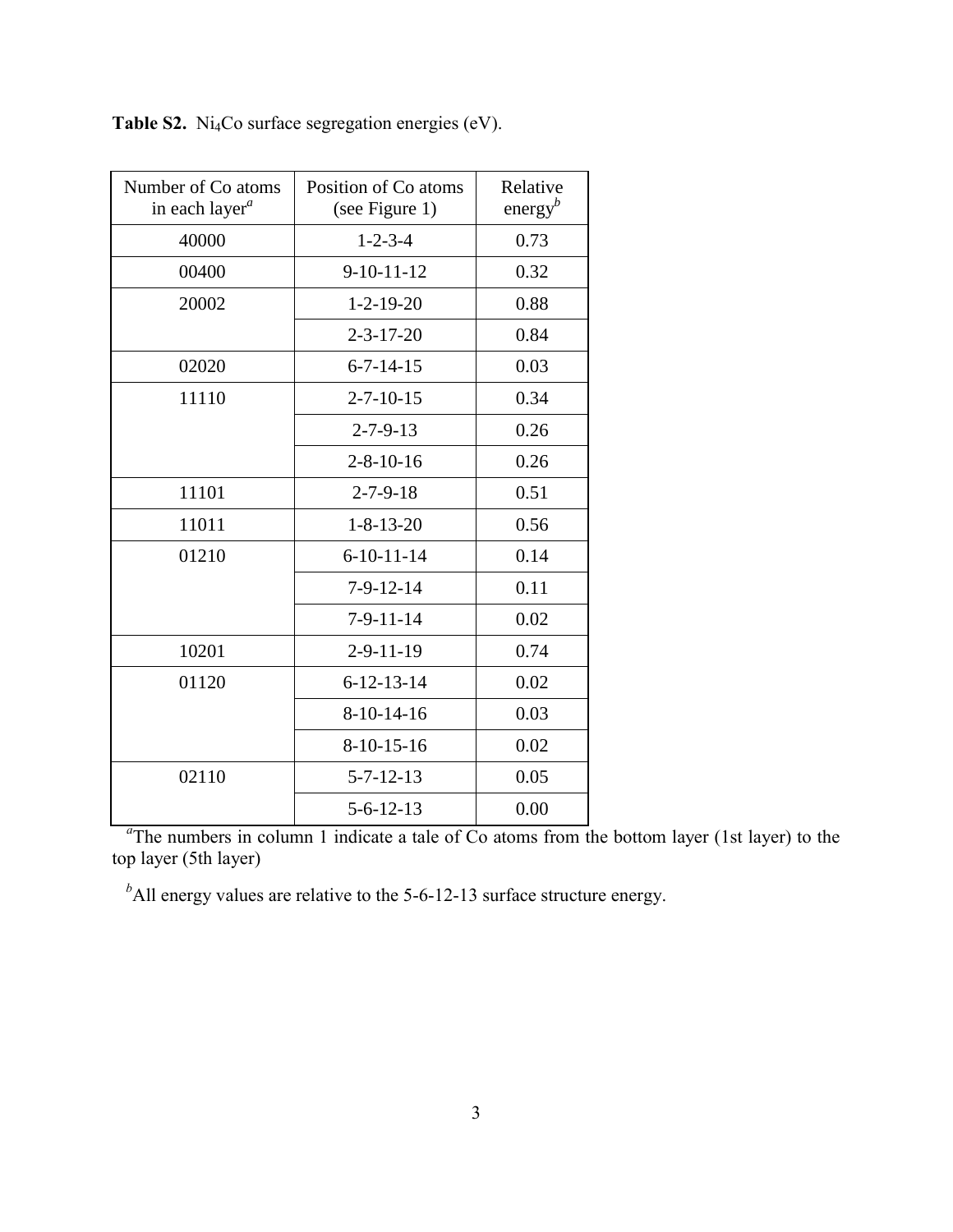| Number of Mn atoms<br>in each layer <sup>a</sup> | Position of Mn atoms<br>(see Figure 1) | Relative<br>energy <sup>b</sup> |
|--------------------------------------------------|----------------------------------------|---------------------------------|
| 40000                                            | $1 - 2 - 3 - 4$                        | 3.88                            |
| 00400                                            | $9-10-11-12$                           | 2.90                            |
| 20002                                            | $1 - 2 - 19 - 20$                      | 1.85                            |
|                                                  | $2 - 3 - 17 - 20$                      | 1.89                            |
| 02020                                            | $6 - 7 - 14 - 15$                      | 0.57                            |
| 01111                                            | $2 - 7 - 10 - 15$                      | 0.55                            |
|                                                  | $2 - 7 - 9 - 13$                       | 0.50                            |
|                                                  | $2 - 8 - 10 - 16$                      | 0.49                            |
| 11101                                            | $2 - 7 - 9 - 18$                       | 0.59                            |
| 11011                                            | $1 - 8 - 13 - 20$                      | 0.76                            |
| 01210                                            | $6 - 10 - 11 - 14$                     | 0.90                            |
|                                                  | $7 - 9 - 12 - 14$                      | 0.78                            |
|                                                  | $7 - 9 - 11 - 14$                      | 0.63                            |
| 10201                                            | $2 - 9 - 11 - 19$                      | 0.99                            |
| 01120                                            | $6 - 12 - 13 - 14$                     | 0.33                            |
|                                                  | $8-10-14-16$                           | 0.57                            |
|                                                  | $8-10-15-16$                           | 0.13                            |
| 02110                                            | $5 - 7 - 12 - 13$                      | 0.49                            |
|                                                  | $5 - 6 - 12 - 13$                      | 0.00                            |

Table S3. Ni<sub>4</sub>Mn surface segregation energies (eV).

<sup>a</sup>The numbers in column 1 indicate a tale of Mn atoms from the bottom layer (1st layer) to the top layer (5th layer)

<sup>*b*</sup>All energy values are relative to the 5-6-12-13 surface structure energy.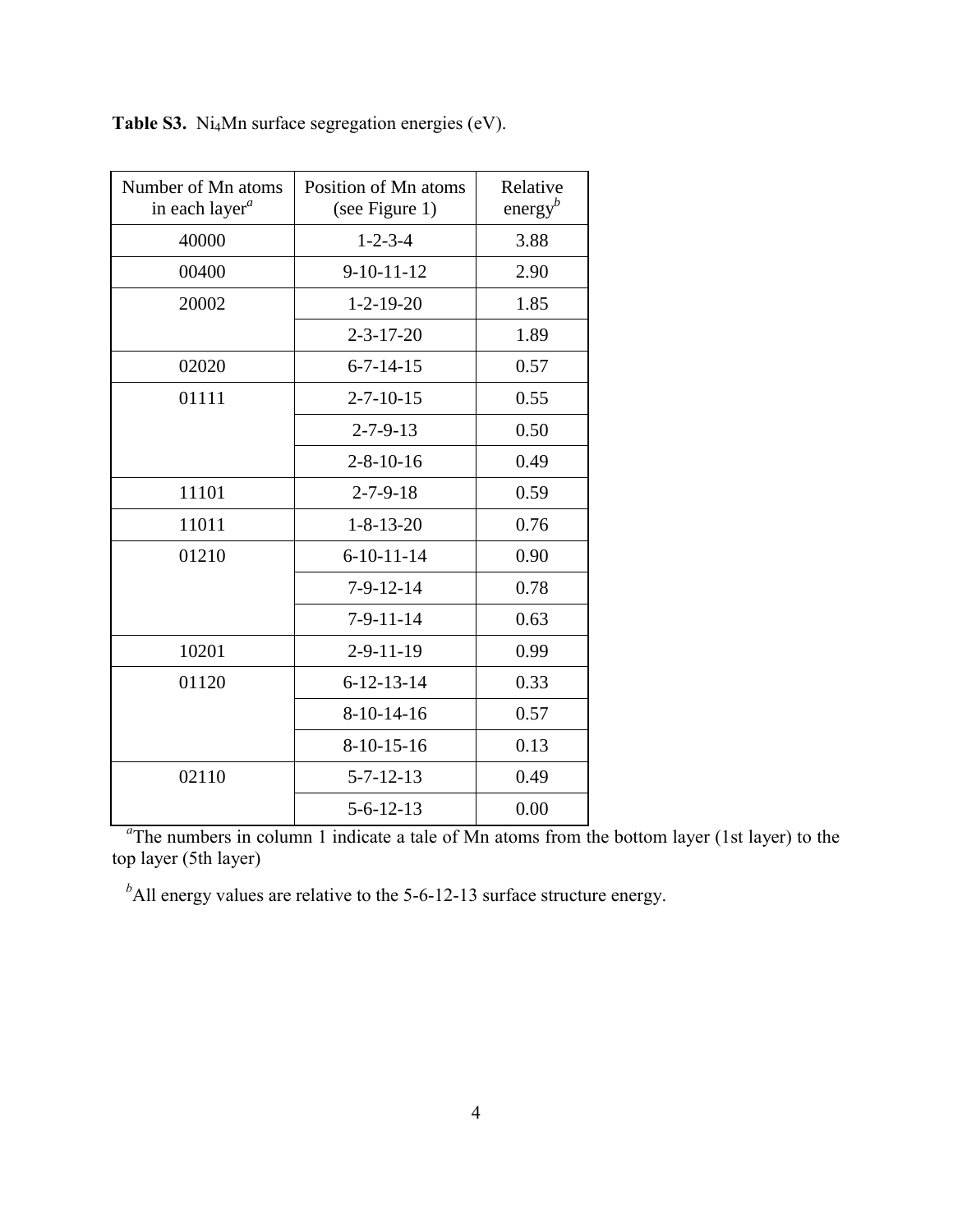| Ni <sub>4</sub> Fe |                          |              |                                          |                 |              |                          | Ni            |              |                 |
|--------------------|--------------------------|--------------|------------------------------------------|-----------------|--------------|--------------------------|---------------|--------------|-----------------|
| Site               | $E_{bond}$<br>(kcal/mol) | Opt.<br>spin | Ni ave.<br>spin                          | Fe ave.<br>spin | <b>Sites</b> | $E_{bond}$<br>(kcal/mol) | Calc.<br>spin | Opt.<br>spin | Ni ave.<br>spin |
| $t_1$              | 35.2                     | 22.25        | 0.63                                     | 3.07            |              |                          |               |              |                 |
| t <sub>2</sub>     | 36.2                     | 22.35        | 0.63                                     | 3.09            | T            | 37.2                     | 12            | 11.80        | 0.78            |
| $t_3$              | 35.6                     | 22.25        | 0.63                                     | 3.07            |              |                          |               |              |                 |
| b <sub>1</sub>     | 37.7                     | 22.31        | 0.63                                     | 3.09            |              |                          |               |              |                 |
| b <sub>2</sub>     |                          |              | unstable, $CH_3$ moves to the $h_1$ site |                 |              |                          |               |              |                 |
| $b_3$              | 36.0                     | 22.36        | 0.63                                     | 3.08            |              |                          |               |              |                 |
| $b_4$              | 34.5                     | 22.34        | 0.63                                     | 3.06            | B            | 39.3                     | 12            | 11.69        | 0.78            |
| b <sub>5</sub>     | 35.9                     | 22.26        | 0.63                                     | 3.07            |              |                          |               |              |                 |
| b <sub>6</sub>     | 37.3                     | 22.31        | 0.63                                     | 3.08            |              |                          |               |              |                 |
| b <sub>7</sub>     | 34.5                     | 22.26        | 0.63                                     | 3.08            |              |                          |               |              |                 |
| $f_1$              | 37.3                     | 22.29        | 0.63                                     | 3.06            |              |                          |               |              |                 |
| f <sub>2</sub>     | 41.4                     | 22.25        | 0.62                                     | 3.08            | $\mathbf{F}$ | 42.7                     | 12            | 11.54        | 0.79            |
| $f_3$              | 40.4                     | 22.24        | 0.62                                     | 3.09            |              |                          |               |              |                 |
| $h_1$              | 40.5                     | 22.32        | 0.63                                     | 3.08            |              |                          |               |              |                 |
| h <sub>2</sub>     | 40.0                     | 22.34        | 0.63                                     | 3.08            | H            | 42.3                     | 12            | 11.60        | 0.80            |
| h <sub>3</sub>     | 37.9                     | 22.17        | 0.62                                     | 3.07            |              |                          |               |              |                 |

Table S4. CH<sub>3</sub> binding energies on Ni and Ni<sub>4</sub>Fe surfaces.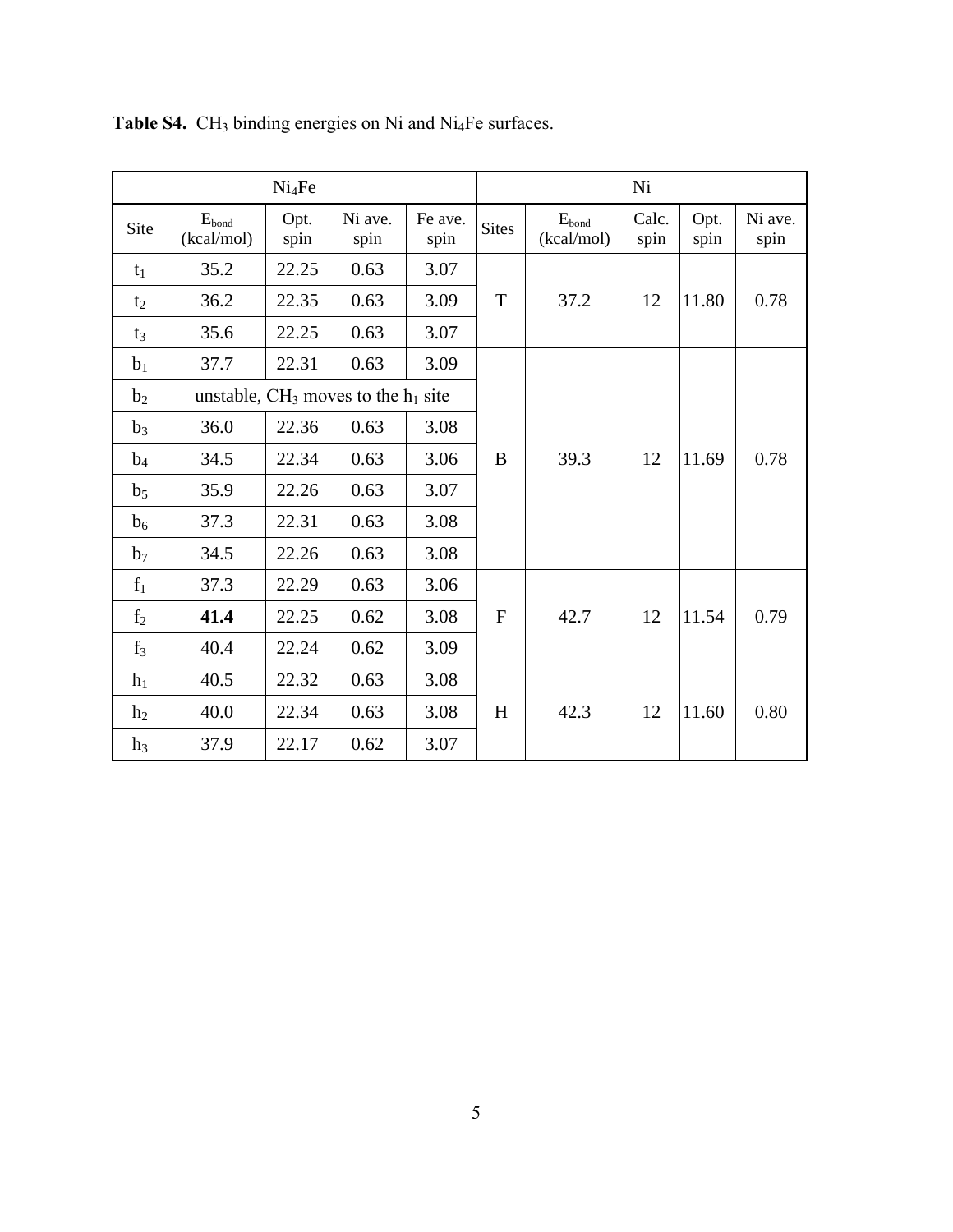| Ni <sub>4</sub> Fe |                                        |              |                                        |                 |              |                          | Ni            |              |                 |
|--------------------|----------------------------------------|--------------|----------------------------------------|-----------------|--------------|--------------------------|---------------|--------------|-----------------|
| Site               | $E_{bond}$<br>(kcal/mol)               | Opt.<br>spin | Ni ave.<br>spin                        | Fe ave.<br>spin | <b>Sites</b> | $E_{bond}$<br>(kcal/mol) | Calc.<br>spin | Opt.<br>spin | Ni ave.<br>spin |
| $t_1$              | 62.6                                   | 22.62        | 0.64                                   | 3.07            |              |                          |               |              |                 |
| $t_2$              | 64.5                                   | 22.72        | 0.64                                   | 3.08            | T            | 66.0                     | 12            | 11.62        | 0.77            |
| $t_3$              |                                        |              | unstable, $CH2$ moves to the $f2$ site |                 |              |                          |               |              |                 |
| b <sub>1</sub>     |                                        |              | unstable, $CH2$ moves to the $f3$ site |                 |              |                          |               |              |                 |
| b <sub>2</sub>     |                                        |              | unstable, $CH2$ moves to the $h1$ site |                 |              |                          |               |              |                 |
| $b_3$              | 82.8                                   | 21.90        | 0.60                                   | 3.08            |              |                          |               |              |                 |
| $b_4$              | unstable, $CH2$ moves to the $h2$ site |              |                                        |                 | B            | 83.9                     | 12            | 11.04        | 0.76            |
| b <sub>5</sub>     | unstable, $CH2$ moves to the $f2$ site |              |                                        |                 |              |                          |               |              |                 |
| b <sub>6</sub>     | 82.5                                   | 21.91        | 0.60                                   | 3.08            |              |                          |               |              |                 |
| b <sub>7</sub>     | 79.5                                   | 21.90        | 0.60                                   | 3.07            |              |                          |               |              |                 |
| $f_1$              | 78.3                                   | 22.09        | 0.61                                   | 3.09            |              |                          |               |              |                 |
| f <sub>2</sub>     | 84.1                                   | 22.00        | 0.61                                   | 3.08            | $\mathbf{F}$ | 89.3                     | 11            | 10.88        | 0.71            |
| $f_3$              | 85.7                                   | 21.99        | 0.60                                   | 3.09            |              |                          |               |              |                 |
| h <sub>1</sub>     | 84.3                                   | 21.91        | 0.60                                   | 3.08            |              |                          |               |              |                 |
| h <sub>2</sub>     | 81.2                                   | 21.94        | 0.60                                   | 3.08            | H            | 88.6                     | 11            | 10.77        | 0.71            |
| h <sub>3</sub>     | 79.1                                   | 21.88        | 0.60                                   | 3.09            |              |                          |               |              |                 |

Table S5. CH<sub>2</sub> binding energies on Ni and Ni<sub>4</sub>Fe surfaces.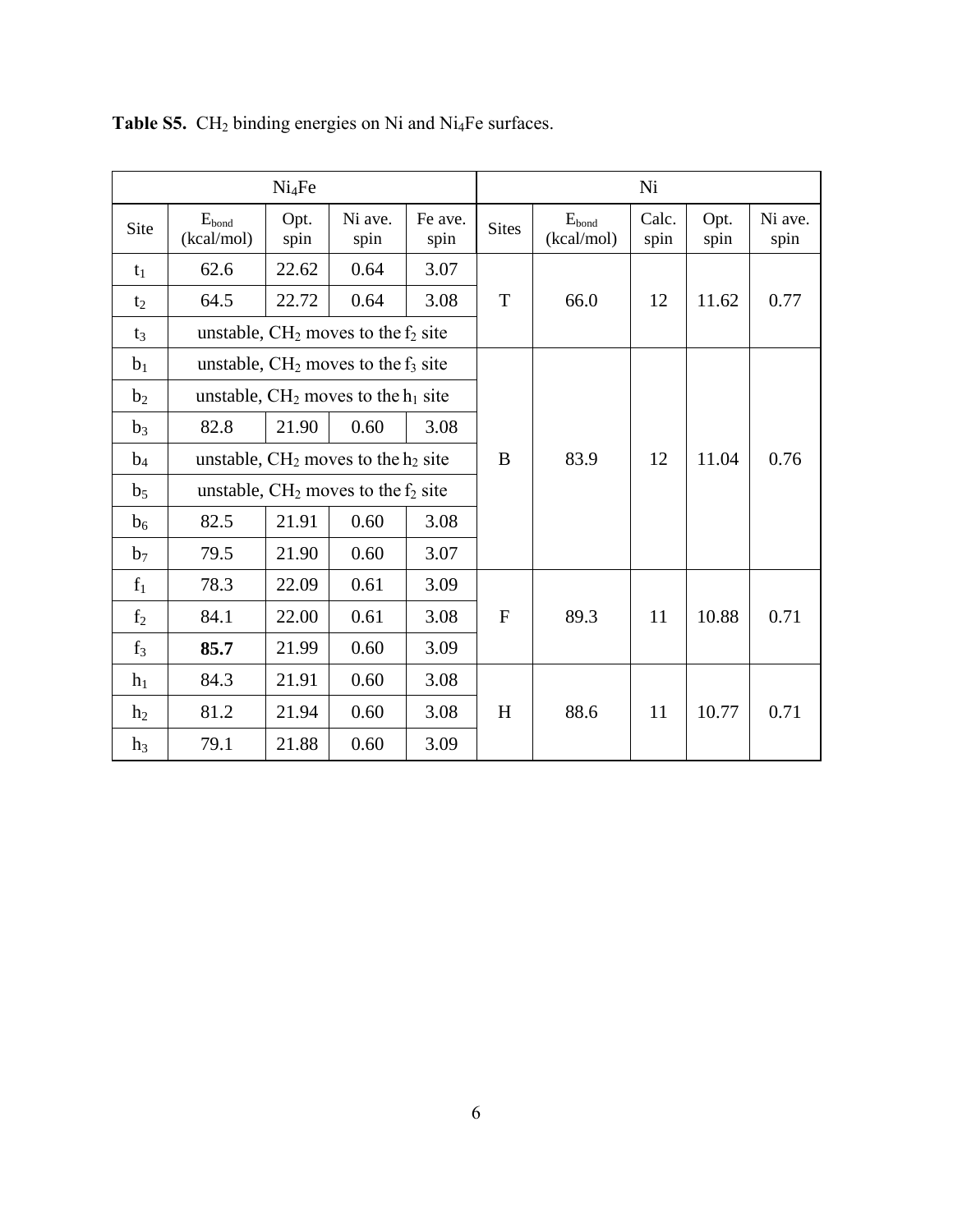| Ni <sub>4</sub> Fe |                                      |                                      |                                      |                 |              |                          | Ni            |              |                 |
|--------------------|--------------------------------------|--------------------------------------|--------------------------------------|-----------------|--------------|--------------------------|---------------|--------------|-----------------|
| Site               | $E_{bond}$<br>(kcal/mol)             | Opt.<br>spin                         | Ni ave.<br>spin                      | Fe ave.<br>spin | <b>Sites</b> | $E_{bond}$<br>(kcal/mol) | Calc.<br>spin | Opt.<br>spin | Ni ave.<br>spin |
| $t_1$              |                                      |                                      | unstable, CH moves to the $h_3$ site |                 |              |                          |               |              |                 |
| t <sub>2</sub>     |                                      |                                      | unstable, CH moves to the $f_3$ site |                 | T            | 99.5                     | 11            | 10.92        | 0.72            |
| $t_3$              |                                      |                                      | unstable, CH moves to the $h_1$ site |                 |              |                          |               |              |                 |
| b <sub>1</sub>     |                                      |                                      | unstable, CH moves to the $h_1$ site |                 |              |                          |               |              |                 |
| b <sub>2</sub>     |                                      |                                      | unstable, CH moves to the $h_1$ site |                 |              |                          |               |              |                 |
| $b_3$              |                                      | unstable, CH moves to the $h_1$ site |                                      |                 |              |                          |               |              |                 |
| $b_4$              |                                      |                                      | unstable, CH moves to the $h_2$ site |                 | B            | 139.4                    | 10            | 10.42        | 0.65            |
| b <sub>5</sub>     | unstable, CH moves to the $f_2$ site |                                      |                                      |                 |              |                          |               |              |                 |
| b <sub>6</sub>     | unstable, CH moves to the $h_2$ site |                                      |                                      |                 |              |                          |               |              |                 |
| b <sub>7</sub>     |                                      |                                      | unstable, CH moves to the $h_3$ site |                 |              |                          |               |              |                 |
| $f_1$              | 129.9                                | 21.79                                | 0.58                                 | 3.11            |              |                          |               |              |                 |
| f <sub>2</sub>     | 138.9                                | 21.34                                | 0.57                                 | 3.09            | F            | 148.0                    | 10            | 10.24        | 0.63            |
| $f_3$              | 139.0                                | 21.43                                | 0.57                                 | 3.09            |              |                          |               |              |                 |
| h <sub>1</sub>     | 139.3                                | 21.22                                | 0.56                                 | 3.09            |              |                          |               |              |                 |
| h <sub>2</sub>     | 138.8                                | 21.25                                | 0.56                                 | 3.08            | H            | 148.9                    | 10            | 10.06        | 0.65            |
| h <sub>3</sub>     | 133.6                                | 21.16                                | 0.55                                 | 3.10            |              |                          |               |              |                 |

**Table S6.** CH binding energies on Ni and Ni4Fe surfaces.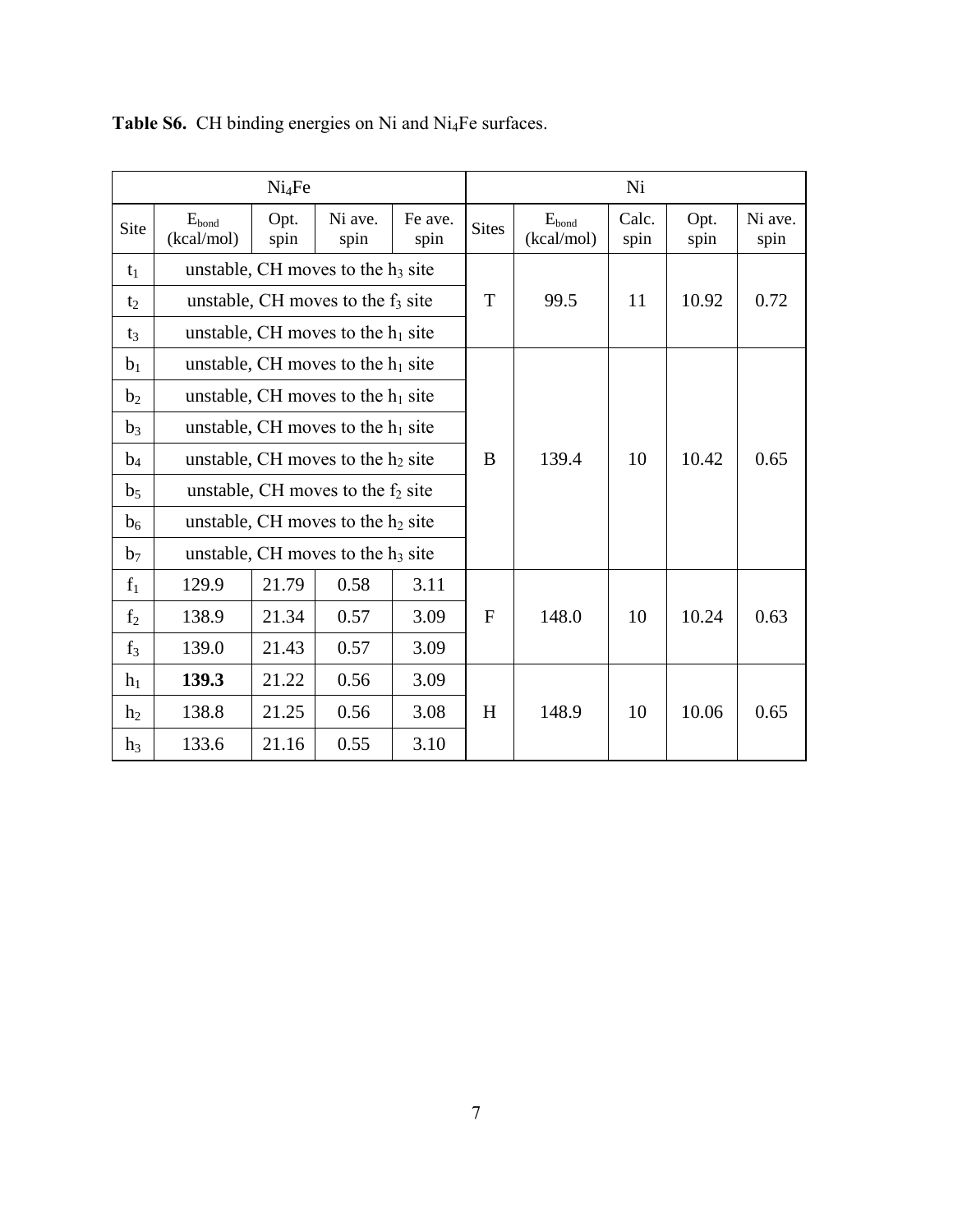| Ni <sub>4</sub> Fe |                                     |                                     |                                     |                 |              |                                 | Ni            |              |                 |
|--------------------|-------------------------------------|-------------------------------------|-------------------------------------|-----------------|--------------|---------------------------------|---------------|--------------|-----------------|
| Site               | $E_{\text{bond}}$<br>(kcal/mol)     | Opt.<br>spin                        | Ni ave.<br>spin                     | Fe ave.<br>spin | <b>Sites</b> | $E_{\text{bond}}$<br>(kcal/mol) | Calc.<br>spin | Opt.<br>spin | Ni ave.<br>spin |
| $t_1$              |                                     |                                     | unstable, C moves to the $h_3$ site |                 |              |                                 |               |              |                 |
| $t_2$              |                                     |                                     | unstable, C moves to the $f_3$ site |                 | T            | 103.6                           | 11            | 10.96        | 0.71            |
| $t_3$              |                                     |                                     | unstable, C moves to the $h_3$ site |                 |              |                                 |               |              |                 |
| b <sub>1</sub>     |                                     |                                     | unstable, C moves to the $h_1$ site |                 |              |                                 |               |              |                 |
| b <sub>2</sub>     |                                     |                                     | unstable, C moves to the $h_1$ site |                 |              |                                 |               |              |                 |
| $b_3$              |                                     |                                     | unstable, C moves to the $h_1$ site |                 |              |                                 |               |              |                 |
| $b_4$              |                                     | unstable, C moves to the $h_2$ site |                                     |                 | B            | 143.1                           | 10            | 10.04        | 0.64            |
| b <sub>5</sub>     | unstable, C moves to the $f_2$ site |                                     |                                     |                 |              |                                 |               |              |                 |
| b <sub>6</sub>     | unstable, C moves to the $h_2$ site |                                     |                                     |                 |              |                                 |               |              |                 |
| b <sub>7</sub>     |                                     |                                     | unstable, C moves to the $f_3$ site |                 |              |                                 |               |              |                 |
| $f_1$              | 137.0                               | 20.59                               | 0.52                                | 3.08            |              |                                 |               |              |                 |
| f <sub>2</sub>     | 141.7                               | 20.50                               | 0.51                                | 3.08            | $\mathbf F$  | 153.2                           | 10            | 9.87         | 0.64            |
| $f_3$              | 141.5                               | 20.51                               | 0.51                                | 3.08            |              |                                 |               |              |                 |
| $h_1$              | 142.9                               | 20.35                               | 0.51                                | 3.06            |              |                                 |               |              |                 |
| h <sub>2</sub>     | 141.8                               | 20.32                               | 0.51                                | 3.06            | H            | 154.8                           | 10            | 9.82         | 0.63            |
| h <sub>3</sub>     | 140.0                               | 20.34                               | 0.50                                | 3.10            |              |                                 |               |              |                 |

Table S7. C binding energies on Ni and Ni<sub>4</sub>Fe surfaces.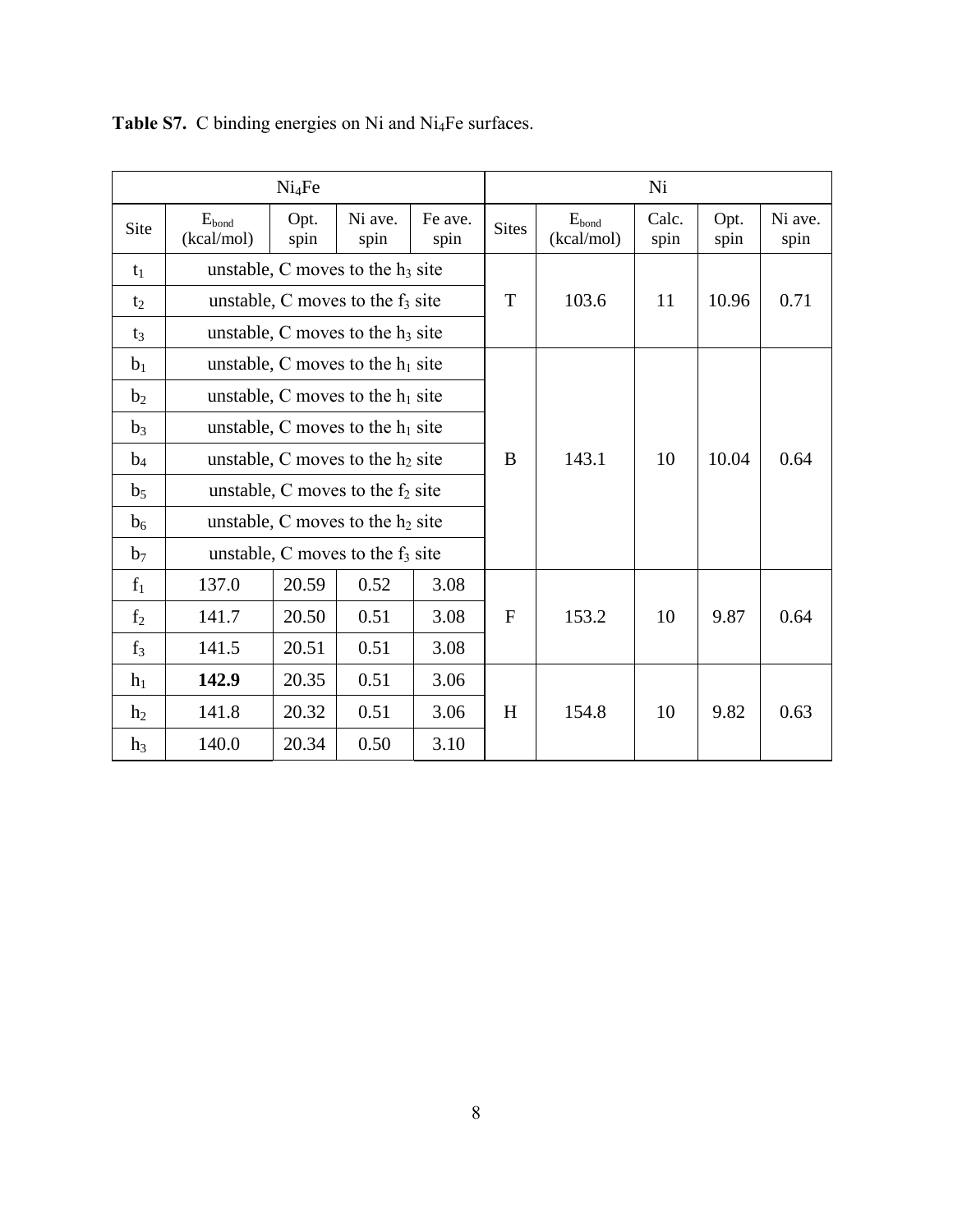| Ni <sub>4</sub> Fe |                                     |                                     |                                     |                 |              |                          | Ni            |              |                 |
|--------------------|-------------------------------------|-------------------------------------|-------------------------------------|-----------------|--------------|--------------------------|---------------|--------------|-----------------|
| Site               | $E_{bond}$<br>(kcal/mol)            | Opt.<br>spin                        | Ni ave.<br>spin                     | Fe ave.<br>spin | <b>Sites</b> | $E_{bond}$<br>(kcal/mol) | Calc.<br>spin | Opt.<br>spin | Ni ave.<br>spin |
| $t_1$              |                                     |                                     | unstable, H moves to the $h_3$ site |                 |              |                          |               |              |                 |
| t <sub>2</sub>     | 53.9                                | 22.52                               | 0.64                                | 3.09            | T            | 52.7                     | 12            | 11.93        | 0.79            |
| $t_3$              | 51.9                                | 22.42                               | 0.64                                | 3.06            |              |                          |               |              |                 |
| b <sub>1</sub>     |                                     |                                     | unstable, H moves to the $f_3$ site |                 |              |                          |               |              |                 |
| b <sub>2</sub>     |                                     |                                     | unstable, H moves to the $h_1$ site |                 |              |                          |               |              |                 |
| $b_3$              | 58.0                                | 22.30                               | 0.63                                | 3.08            |              |                          |               |              |                 |
| $b_4$              |                                     | unstable, H moves to the $h_2$ site |                                     |                 | B            | 62.6                     | 12            | 11.79        | 0.79            |
| b <sub>5</sub>     | unstable, H moves to the $f_2$ site |                                     |                                     |                 |              |                          |               |              |                 |
| b <sub>6</sub>     |                                     |                                     | unstable, H moves to the $f_3$ site |                 |              |                          |               |              |                 |
| b <sub>7</sub>     |                                     |                                     | unstable, H moves to the $f_3$ site |                 |              |                          |               |              |                 |
| $f_1$              | 58.1                                | 22.40                               | 0.64                                | 3.07            |              |                          |               |              |                 |
| f <sub>2</sub>     | 60.4                                | 22.33                               | 0.63                                | 3.08            | F            | 65.7                     | 12            | 11.77        | 0.79            |
| $f_3$              | 59.2                                | 22.24                               | 0.63                                | 3.07            |              |                          |               |              |                 |
| h <sub>1</sub>     | 60.2                                | 22.35                               | 0.63                                | 3.08            |              |                          |               |              |                 |
| h <sub>2</sub>     | 59.6                                | 22.35                               | 0.63                                | 3.08            | H            | 65.4                     | 12            | 11.78        | 0.79            |
| h <sub>3</sub>     | 58.1                                | 22.27                               | 0.63                                | 3.08            |              |                          |               |              |                 |

**Table S8.** H binding energies on Ni and Ni4Fe surfaces.